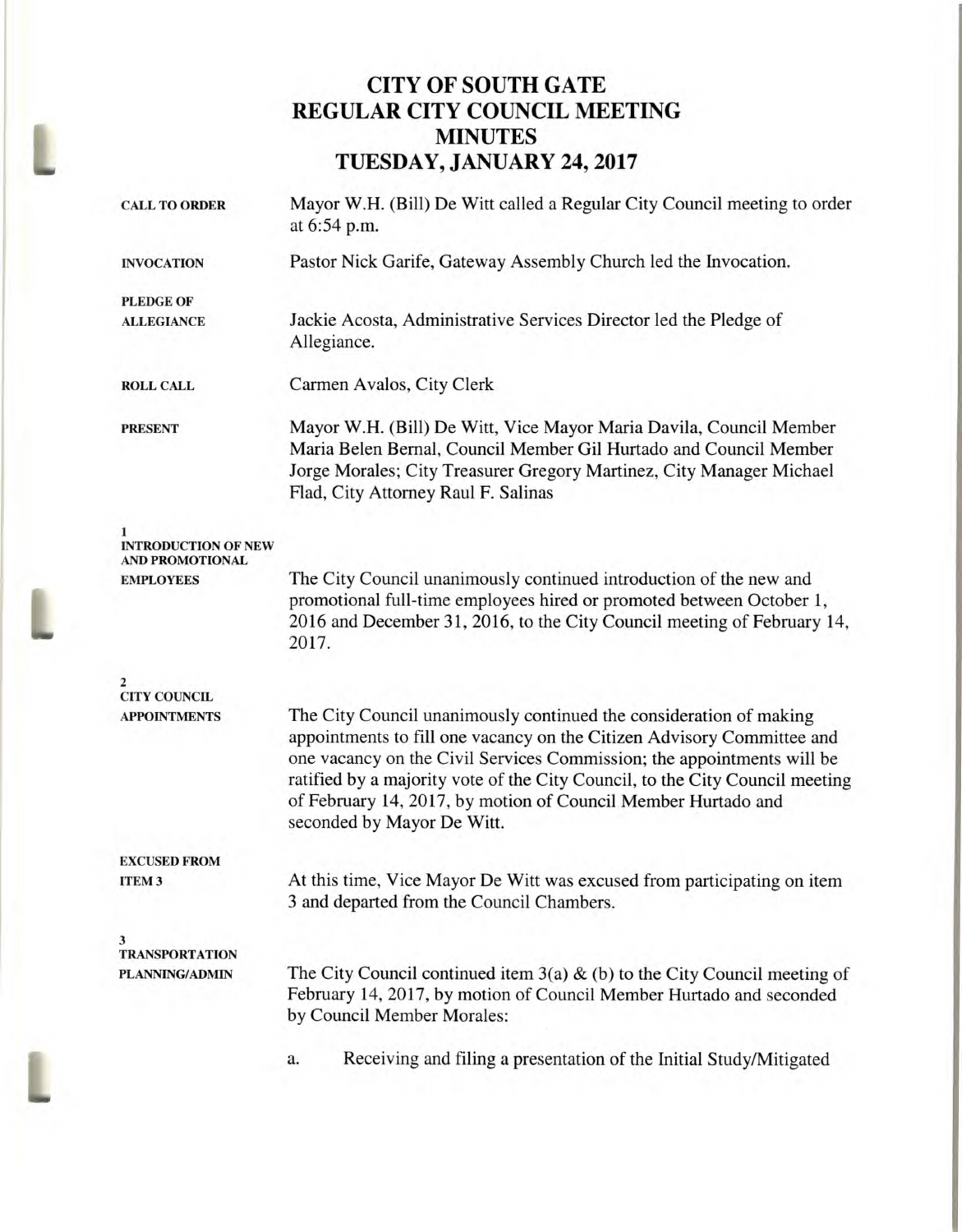## **REGULAR CITY COUNCIL MEETING MINUTES OF JANUARY 24, 2017**

| <b>TRANSPORTATION</b><br>PLANNING/ADMIN |                                                                                                                                                                                                                                                                                                                                                                                                                               |  |  |  |
|-----------------------------------------|-------------------------------------------------------------------------------------------------------------------------------------------------------------------------------------------------------------------------------------------------------------------------------------------------------------------------------------------------------------------------------------------------------------------------------|--|--|--|
| <b>CONT'D</b>                           | Negative Declaration for the Firestone Boulevard Regional Corridor<br>Capacity Enhancements Project, City Project No. 476-TRF; and                                                                                                                                                                                                                                                                                            |  |  |  |
|                                         | b.<br>Adopting a Resolution - adopting the Initial Study and Mitigated<br>Negative Declaration for the Firestone Boulevard Regional<br>Corridor Capacity Enhancements Project, City Project No. 476-<br>TRF, Metro Call For Project ID No. F3124.                                                                                                                                                                             |  |  |  |
| <b>EXCUSED FROM</b>                     |                                                                                                                                                                                                                                                                                                                                                                                                                               |  |  |  |
| <b>MEETING</b>                          | At this time, 6:59 p.m., City Treasurer Martinez was excused from the<br>meeting and departed from the Council Chambers.                                                                                                                                                                                                                                                                                                      |  |  |  |
| <b>REJOINED MEETING</b>                 | Mayor De Witt rejoined the Council prior to the discussion on this matter.                                                                                                                                                                                                                                                                                                                                                    |  |  |  |
| <b>CONSENT CALENDAR</b>                 | Agenda Items 4, 5, 6 and 8 were unanimously continued to the City<br>Council meeting of February 14, 2017, by motion of Council Member<br>Hurtado and seconded by Council Member Morales. Item 7 was pulled<br>for separate discussion.                                                                                                                                                                                       |  |  |  |
| <b>MUNICIPAL CODE</b>                   |                                                                                                                                                                                                                                                                                                                                                                                                                               |  |  |  |
| <b>ADMIN</b>                            | The City Council unanimously continued waiving the reading in full and<br>adopting Ordinance No. 2333 - amending certain sections of Chapter 5.06<br>(Motion Picture, Television and Photographic Production), of Title 5<br>(Streets and Sidewalks), of the South Gate Municipal Code pertaining to<br>requirements and procedures for the recording of visual images, during<br>consent calendar.                           |  |  |  |
| <b>TRANSPORTATION</b>                   |                                                                                                                                                                                                                                                                                                                                                                                                                               |  |  |  |
| <b>PLANNING/ADMIN</b>                   | The City Council unanimously continued item $5(a)$ & (b) during consent<br>calendar:                                                                                                                                                                                                                                                                                                                                          |  |  |  |
|                                         | Approving Amendment No. 3 to Contract No. 2796, Memorandum<br>a.<br>of Understanding with the Los Angeles County Metropolitan<br>Transportation Authority extending the grant funds lapsing date<br>from June 30, 2017 to February 28, 2018 for the Firestone<br>Boulevard Capacity Improvement Project, Metro Project ID No.<br>F3124, City Project No. 476-TRF, for the "2009 Call for Project"<br>Program grant funds; and |  |  |  |
|                                         | b.<br>Authorizing the Mayor to execute Amendment No. 3 in a form<br>acceptable to the City Attorney.                                                                                                                                                                                                                                                                                                                          |  |  |  |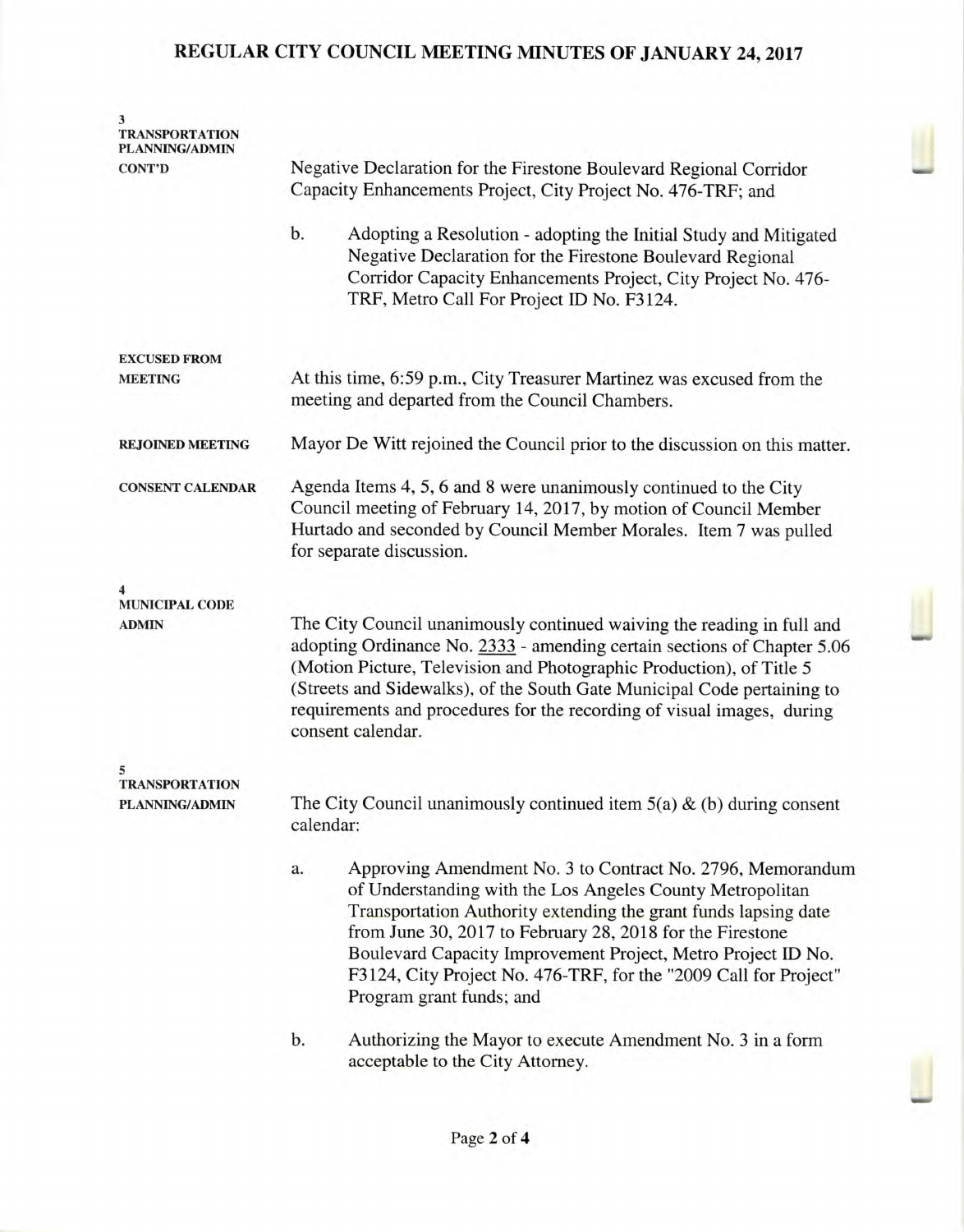## **REGULAR CITY COUNCIL MEETING MINUTES OF JANUARY 24, 2017**

6 WATER The City Council unanimously continued item  $6(a) \& (b)$  during consent calendar: a. Approving Change Order No. 1 to Contract No. 3182 with Canyon Springs Enterprises doing business as **RSH** Construction Services Inc., adding and removing construction project elements to costeffectively complete the Elizabeth Reservoir and Booster Pump Station at the Well No. 28 Site and New Well No. 29 at the Santa Fe Tank Site, City Project No. 494-WTR, which will reduce the contract amount by \$1,890; and b. Authorizing the Director of Public Works/City Engineer to execute Change Order No. 1. 7 COMMUNITY PROMOTION The City Council unanimously approved a business permit as requested by American Crown Circus to operate a circus at 3125 Firestone Boulevard from February 16 to February 20, 2017, between the hours of 5:00 p.m. and 9:30 p.m. each day, by motion of Council Member Hurtado and seconded by Vice Mayor Davila. **8 MINUTES** The City Council unanimously continued item  $8(a) & (b)$  during consent calendar: a. Approving the Special and Regular Meeting Minutes of December 13, 2016; and b. Approving the Special and Regular Meeting Minutes of January 10, 2017. **9 COMMERCIAL ASSESSMENT DISTRICTS** The City Council unanimously continued the consideration of receiving and filing an update report on the Tweedy Boulevard and Hollydale Village Specific Plans, to the City Council meeting of February 14, 2017, by motion of Council Member Morales and seconded by Vice Mayor Davila. 10 LAW **ENFORCEMENT** The City Council unanimously continued the consideration of receiving and filing an update report pertaining to Proposition 57, The Public Safety and Rehabilitation Act, to the City Council meeting of February 14, 2017, by motion of Council Member Morales and seconded by Vice Mayor Davila.

I